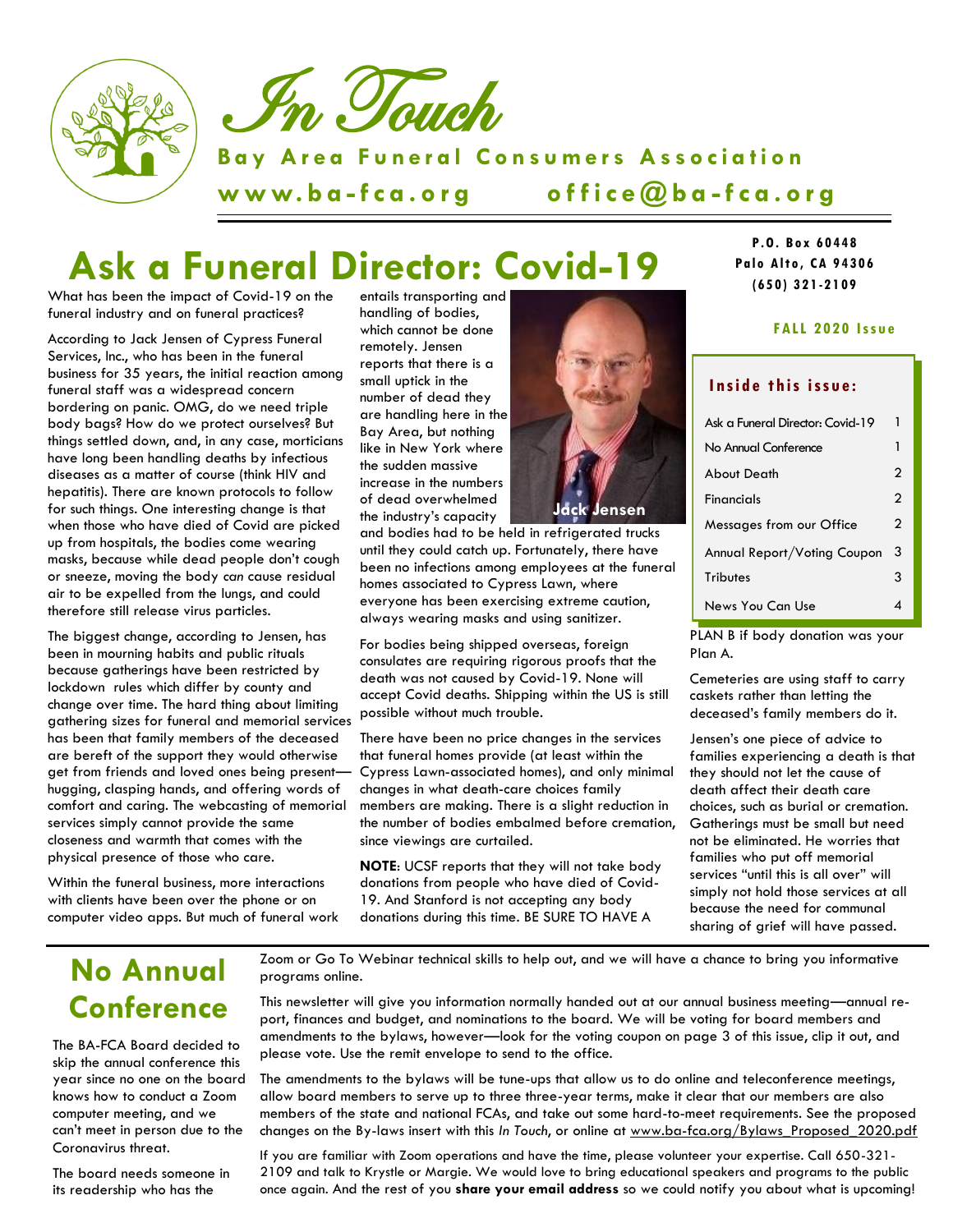Page 2 **In Touch** 

## *About Death…*

*Penny V. Phillips, First Congregational UCC San Jose*

Think about Death? Who, me? The best time to think about death is before it happens. Don't you agree?

Although the timing of death is an unknown, we do know it is coming, so we can consider different aspects that we can actually 'prepare' for and gain some confidence and comfort from the preparation.

In addition to becoming a member of the Bay Area Funeral Consumers Alliance for financial knowledge in burial and cremation plans, it is not too early to start the conversation with loved ones about your wishes and vision of what you would like for yourself when you die. There are many Death Cafés (Google the term) providing an informal way to talk about this topic in a safe, supportive atmosphere.

It is also perfectly all right to start a conversation with your family, perhaps at a family gathering or at mealtime. *And all can join in the conversation, not just "old people".* You may start with just two simple but important questions: If you were facing serious illness, what kind of care would you want? AND, if you couldn't speak for yourself, who would? Think about what matters to you most, talk about it with your family, choose your health care agent and write it down. Share your plan. This is truly a great gift to give your family as it will ease their distress as they may struggle to determine your wishes.

Let's all get more comfortable talking about dying and death. Consider your values and wishes for the last phase of life and share those with the important people in your life. Really, the best time to think about death is *before* it happens!

| <b>FINANCIALS</b>                          | 2019<br>Actual | 2020<br>Proposed |
|--------------------------------------------|----------------|------------------|
| Income                                     |                |                  |
| Donations                                  | 12,213         | 12,500           |
| <b>Memberships</b>                         | 5,525          | 5,500            |
| Book Sales, Escrip, Interest, etc.         | 240            | 300              |
| <b>TOTAL INCOME</b>                        | 17,978         | 18,300           |
| <b>Expenses</b>                            |                |                  |
| Outreach (Newsletter, Appeal, Annual Mtg)  | 4,443          | 4,500            |
| Facilities, Equipment, Insurance, Supplies | 1,936          | 3,400            |
| Phone, Internet, Website, etc              | 1,507          | 1,600            |
| Employee (wages, Fed and State taxes, etc) | 7,159          | 7,000            |
| Postage                                    | 900            | 1,000            |
| <b>State FCA and National FCA Dues</b>     | 350            | 475              |
| Misc (fees, travel, registration)          | 125            | 125              |
| <b>TOTAL EXPENSES</b>                      | 16,420         | 18,100           |

# *Messages from our Office*

**Our mailing address has been officially changed to:** 

### **PO BOX 60448 PALO ALTO CA 94306**

Please do NOT send mail to our street address. If it arrives at our building, it goes into a slot for the church office which is largely unstaffed, making it hard for us to retrieve. Most mail is now automatically forwarded to our PO Box. However, many charitable funds such as Fidelity do not allow their mail to be forwarded so if you send it to our physical location instead of the PO Box, the check may languish in a vacant church office indefinitely or be returned to the charitable fund. You may need to update this in your account with them.

Also, please send in your Planning Forms with your updated contact information and mortuary arrangement information. This will be used to update your database file and it will be faxed to the mortuary you have chosen. Or contact us by phone or email to update any changes.

Please update your address, phone numbers, email address and next-of-kin if they have changed.

#### **Fun Fact:**

We are receiving more check donations in the mail vs Pay Pal from our online website. But we are receiving more new memberships from our online website vs in the mail or by phone.

#### **BAFCA is participating in a Drive Up Resource Fair this year since COVID-19 doesn't allow gatherings.**

Our application brochures and mortuary price list will be distributed by the Barbara Lee Senior Center by their own staff at 40 N. Milpitas Blvd, Milpitas CA 95035 on October 30, 2020 3pm-5pm. If you know anyone in that area who may be interested in receiving our material, please attend the fair or reach out to the Barbara Lee Staff to receive a copy as they shall have more copies after the event.

#### **ON SALE!**

Our *Before I Go, You Should Know* booklets are \$15.00 and are available for purchase!

It is a spiral workbook that members can record everything survivors would need to know to handle their estate. This workbook allows members to write down all important contact information from assets, healthcare power of attorney, will, debts and liabilities, funeral and memorial wishes, etc.

**IN TOUCH** is issued twice a year from the offices of Bay Area Funeral *Consumers Association , PO Box 60448, Palo Alto, CA 94306*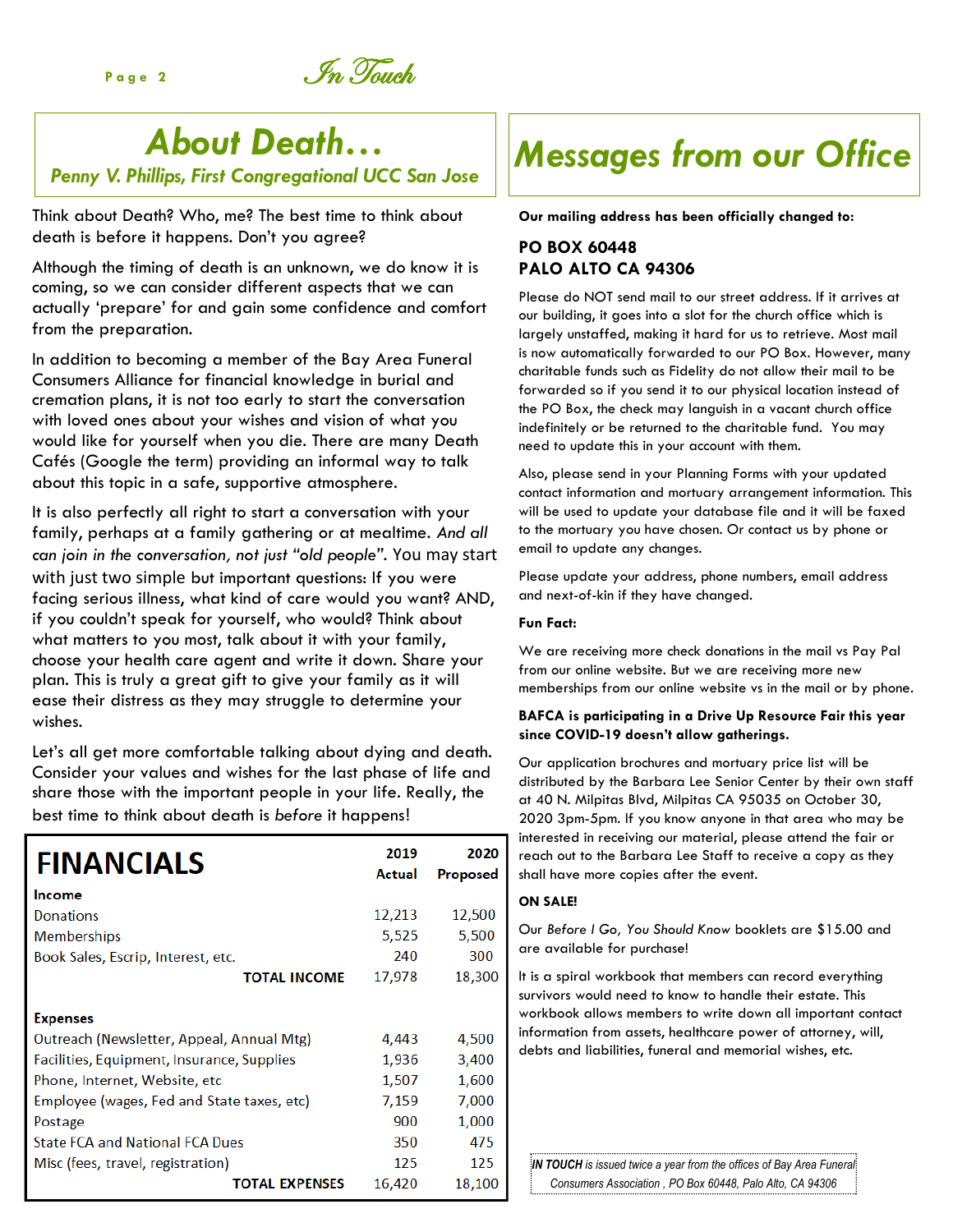#### **F a l l 2 0 2 0 P a g e 3**

| <b>VOTE ON BYLAWS AND BOARD MEMBER</b>                                     |                             |  |  |  |
|----------------------------------------------------------------------------|-----------------------------|--|--|--|
| Name                                                                       | Member Number               |  |  |  |
| ∎ Email                                                                    | <b>Phone</b>                |  |  |  |
| <b>Bylaws:</b> _____ approve all changes ______________ oppose all changes |                             |  |  |  |
| approve all except Section(s)                                              | (attach extra sheet if nec) |  |  |  |
| Second three-year term for co-treasurer Peter Lee: __ approve __ oppose    |                             |  |  |  |
| I am available to be a BA-FCA Board Member for one three-year term         |                             |  |  |  |
| I am interested in helping BA-FCA's expansion with computer technology     |                             |  |  |  |
| I can help compile prices of funeral homes and cemeteries in               | County                      |  |  |  |
| What Zoom topic or speaker would you like to suggest?                      |                             |  |  |  |

### *Annual Report by Margie Bridges, Hotline Volunteer*

Cut out this coupon and raturn in the englocad envelope by Nov 15

The Bay Area FCA has been suffering for over a year with a reduced number of Board of Directors, fewer volunteers, and turnovers in the Office Manager position. Not to mention the difficulties in 2020 due to the Coronavirus shutdown leading to our inability to talk to organizations and appear at senior fairs in the past eight months.

However, the bright spots are that we have more mortuaries to choose from, new memberships and donations are sufficient, the website and newsletter thrive thanks to Deborah Meckler, the office is open 9 hours a week since Office Manager Krystle Bantilan joined us in February, and the Board is able to meet via Zoom on their computers once a month.

The board spent half of 2019 considering whether to raise the membership fee, and finally changed it from \$50 to \$100 beginning Jan. 1, 2020.

2019 Statistics--Before Jennifer Harris retired as Outreach Chair in 2019, she gave four "Are You Good to Go?" presentations, and we had a booth with brochures at six senior/health fairs. We gained 101 new members in the year, had 63 members die that we know of, and 131 others made donations.

Changes may be implemented in 2021 because Patricia Haines, marketing consultant, is volunteering her time to interview our major players in order to analyze our future social media and website technology needs. She will be glad to have suggestions from our members, too. Leave her a message at 650-245-2692.

The Board now consists of Allan Behr of Half Moon Bay, president; Penny Phillips of Sunnyvale, secretary; and Byron Chan of San Francisco and Peter Lee of Mountain View, co-treasurers. Peter's term expired this year, and he agreed to be elected to another threeyear term, so **PLEASE USE THE COUPON ABOVE TO VOTE!**

The bylaws (see insert) allow for a board of seven members, so we

would welcome three additional people to be appointed. Fill in your name on the coupon, call 650-321-2109 or email office@bafca.org if you can serve on the Board.

Other may wish to be an occasional helper in these ways:

OP vou moy go opling to vote at vauw ha fea arg/VOTE html

1. Education/outreach committee (write, update, or distribute brochures, speak about FCA or obtain speakers, arrange Zoom programs, help do PR and marketing)

2. Cemetery survey committee (use phone to get information to be posted to the website)

3. Mortuary survey committee (use computer & phone to get information to be posted on website)

4. Computer savvy person(s) to upgrade/supervise our Facebook page, host a Zoom meeting, help with our website or newsletter production.

It would be a pleasure to meet and volunteer with more of our members!



#### **With thanks to these donors**

Each year our organization receives gifts made to honor respected individuals or in memory of loved ones who are missed. Below are the financial tributes we have acknowledged since the last newsletter:

 *In Memory of: Al Meckler by Deborah Meckler David & Margot Botsford by Peter Botsford Lou Gado by Mary Simpson Paul De Carli by Anne di Carli*

*NOTE: there is currently a problem with Paypal not returning to our website to identify the tribute donations. This problem is being worked on.*